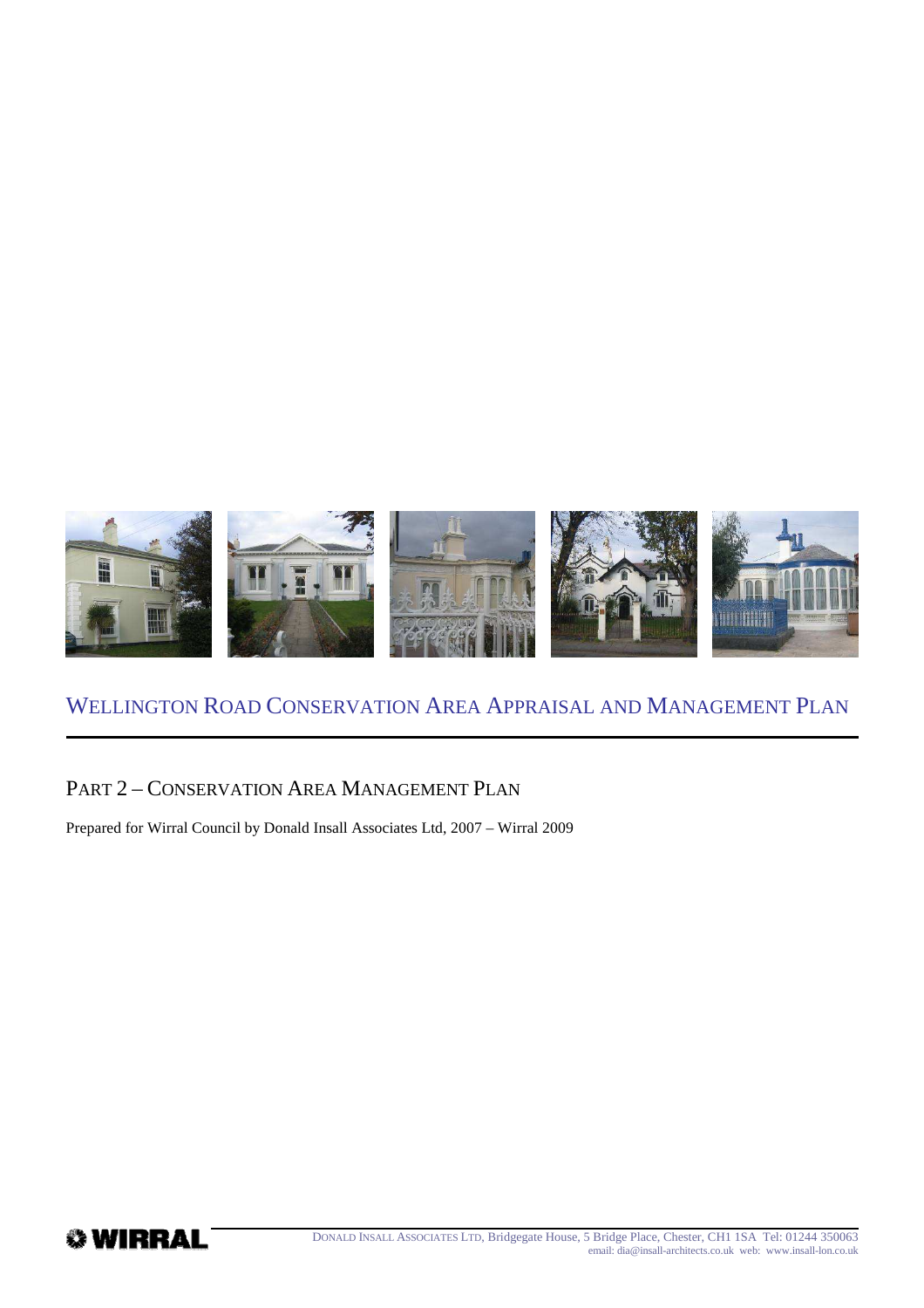# **CONTENTS**

# **PART 2 – CONSERVATION AREA MANAGEMENT PLAN**

- **1.0 ROLE OF MANAGEMENT PLAN AND IMPLEMENTATION**
- **2.0 SUMMARY OF SPECIAL CHARACTER**
- **3.0 ISSUES, POLICIES AND RECOMMENDED ACTIONS**
- 3.1 Unitary Development Plan and Other Existing Planning Policy
- 3.2 New Development and Alteration to Existing Buildings and Sites
- 3.3 General Guidance and Improvements
- **4.0 RECOMMENDATIONS FOR BOUNDARY AMENDMENTS AND PROVISION OF ARTICLE 4 DIRECTIONS**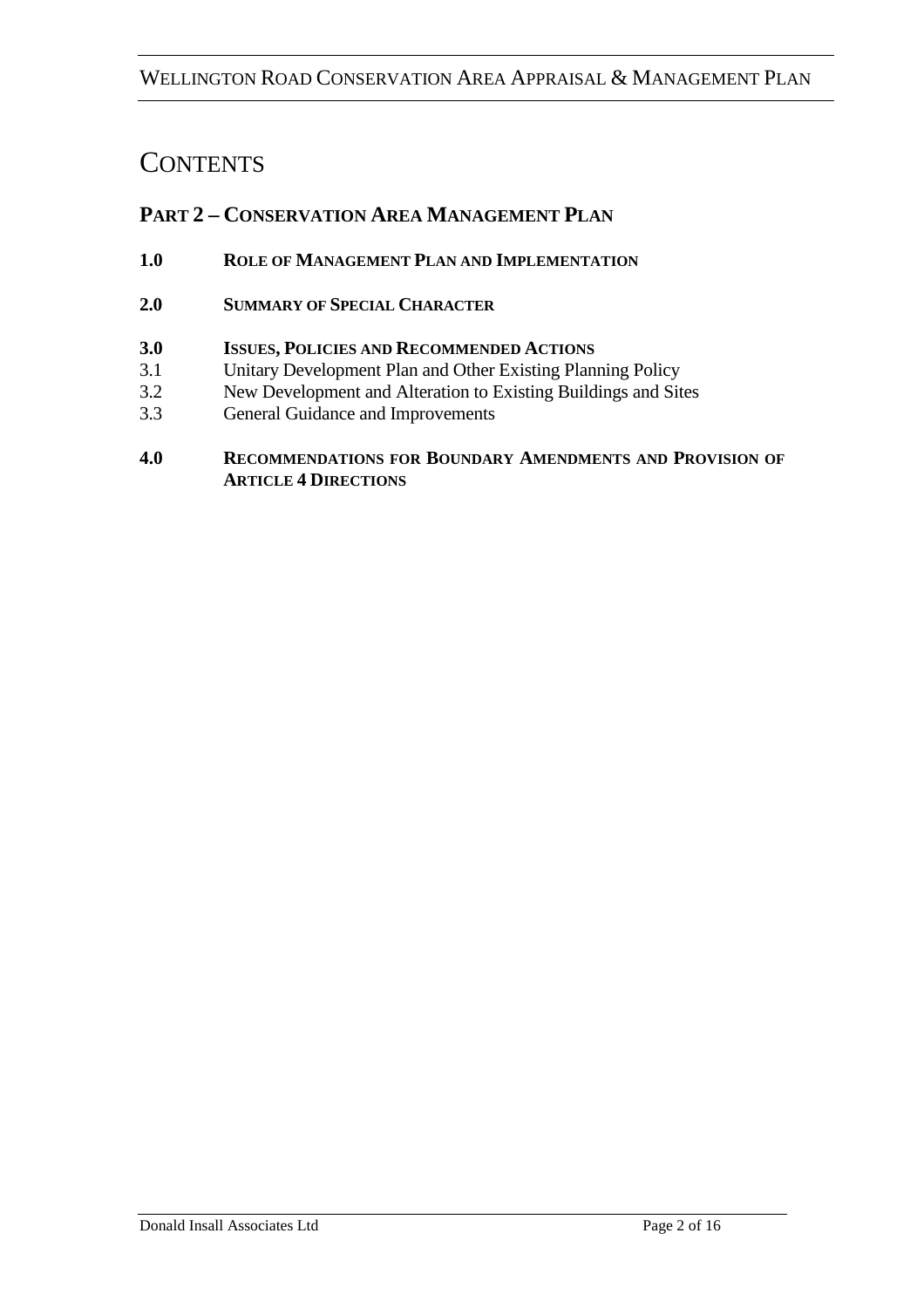# PART 2 – CONSERVATION AREA MANAGEMENT PLAN

# **1.0 ROLE OF THE MANAGEMENT PLAN AND IMPLEMENTATION**

- 1.1 The Management Plan at this stage of the process is an agenda for future action and consideration. This part of the document relies on the analysis contained within the appraisal to set out the issues and negative factors affecting the both the private and public realms. It is a first professional assessment made by Wirral Council Conservation Section as to the issues which need to be addressed and makes suggestions for policy, guidance and investment. This agenda needs to be considered against budgetary and staff capacity in future years. As such it is the first stage in a management plan process which will refine the plan through further consultation, joint officer working and budgetary request.
- 1.2 It is recommended that the Appraisal as an audit of the Conservation Area is adopted by Wirral Council and used as a material consideration in determining any planning applications within, or visually affecting, the conservation area. The Management Plan should be accepted for the time being pending further consultation with the local Conservation Area Advisory Committee and further review. In accordance with the English Heritage guidance, the Appraisal and Management Plan should be reviewed every 5 years. This review process may be tied into that of the key Local Development Framework documents to ensure consistency in approach and referencing.

# **2.0 SUMMARY OF SPECIAL CHARACTER**

- 2.1 The following is a list of attributes which help define the special character of the Wellington Road conservation area:
	- It is an important and very early example of a planned speculative estate of upper-middle class housing on previously undeveloped land;
	- The area contains a significant group of early 19th century listed villas of similar architectural character with long sloping gardens towards the sea;
	- Most buildings are relatively intact with the majority of their principal features surviving;
	- Buildings are constructed of high quality materials, with the use of rendered facades in pale colours and slate roofing being prominent;
	- There is a high level of architectural and somewhat unusual detailing, in particular that of the rendered facades;
	- Good quality original cast iron fencing and gateposts remain around Marine Park and on the frontage of the villas to Wellington Road;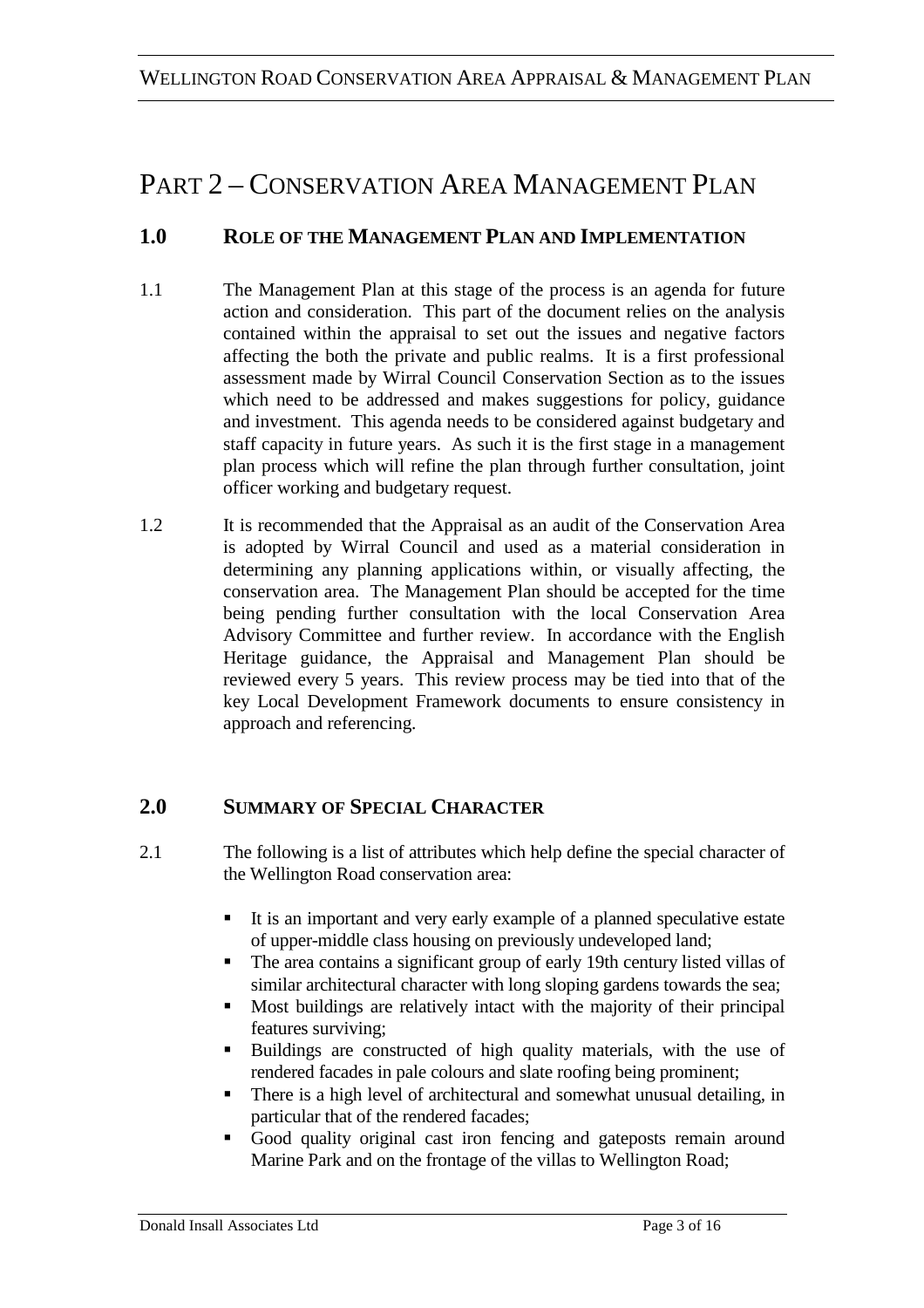- All of the main buildings have a northerly view over Liverpool Bay and are designed to take account of this view;
- Kings Parade Gardens and the adjoining open space in the dip by Kings Parade provide an open area in front of Wellington Road and give good views of its villas;
- Good views are obtained from Marine Park towards Fort Perch Rock and the Perch Rock Lighthouse; and
- The association of the area with the foundation of the Guide Dogs for the Blind Association.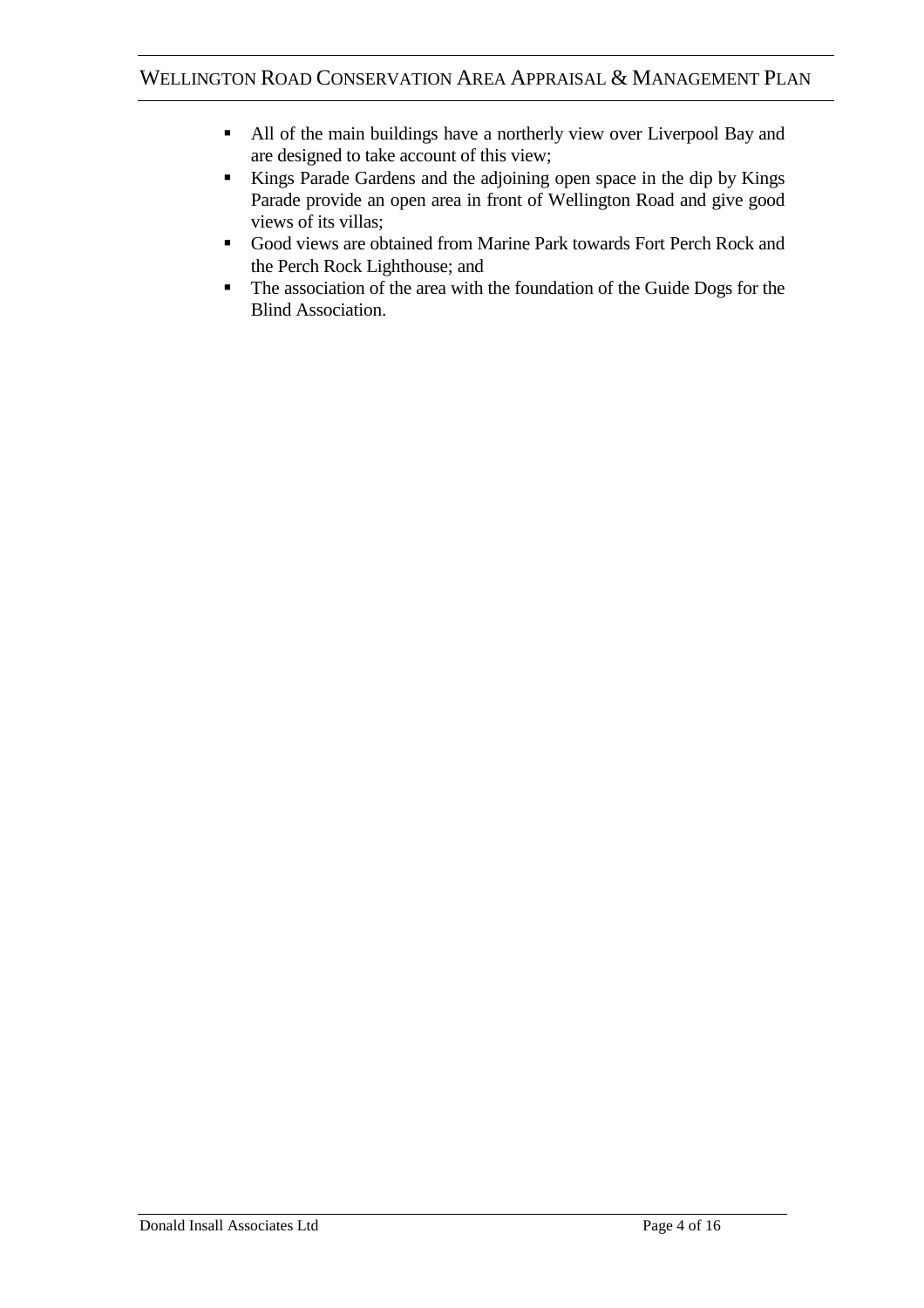### **3.0 ISSUES, POLICIES AND RECOMMENDED ACTIONS**

#### **3.1 UNITARY DEVELOPMENT PLAN AND OTHER EXISTING PLANNING POLICY**

3.1.1 Wellington Road is located outside of the Green Belt but within the Interim Housing Policy area, therefore there are no restrictions in principle for new housing developments or increases in residential units. Applications for planning permission would be assessed for compliance with the policies set out in Section 11 of the UDP, Policies CH1, CH2 and CH18 of the Unitary Development Plan, as well as Supplementary Guidance Note SPG35.

| <b>DESIGNATION OF LAND WITHIN UDP</b>                                                                                                                                                          |                 |
|------------------------------------------------------------------------------------------------------------------------------------------------------------------------------------------------|-----------------|
| <b>Issue</b>                                                                                                                                                                                   | <b>Location</b> |
| The future re-designation of land within or around the conservation area in the<br>Unitary Development Plan may be detrimental to its character or setting                                     | Throughout      |
| <b>Policy</b>                                                                                                                                                                                  |                 |
| The future re-designation of land within or around the conservation area in the Unitary Development Plan<br>should be considered in terms the effects on of its special character and setting. |                 |
| <b>Action</b>                                                                                                                                                                                  | <b>Priority</b> |
| Consider special character of area before any proposed changes of policy                                                                                                                       | Mid-long-term   |

| <b>APPLICATION AND INTERPRETATION OF EXISTING POLICY</b>                                                                                                                                                                                                      |                 |  |
|---------------------------------------------------------------------------------------------------------------------------------------------------------------------------------------------------------------------------------------------------------------|-----------------|--|
| <b>Issue</b>                                                                                                                                                                                                                                                  | Location        |  |
| Policies CH1, CH2 and CH10, together with the guidance in PPG15, may not<br>always be rigorously applied during the planning process, resulting in<br>development or changes to buildings which are detrimental to the character of the<br>conservation area. | Throughout      |  |
| <b>Policy recommendation</b>                                                                                                                                                                                                                                  |                 |  |
| Ensure that all new development within the conservation area complies with polices CH1, CH2 and CH18<br>together with the relevant sections of PPG15.                                                                                                         |                 |  |
| <b>Action</b>                                                                                                                                                                                                                                                 | <b>Priority</b> |  |
| Rigorous inspection of planning, conservation area and listed building consent<br>applications. Improve allocated resources and knowledge of planning staff to<br>ensure that proper consideration is given to these issues in applications.                  | Immediate       |  |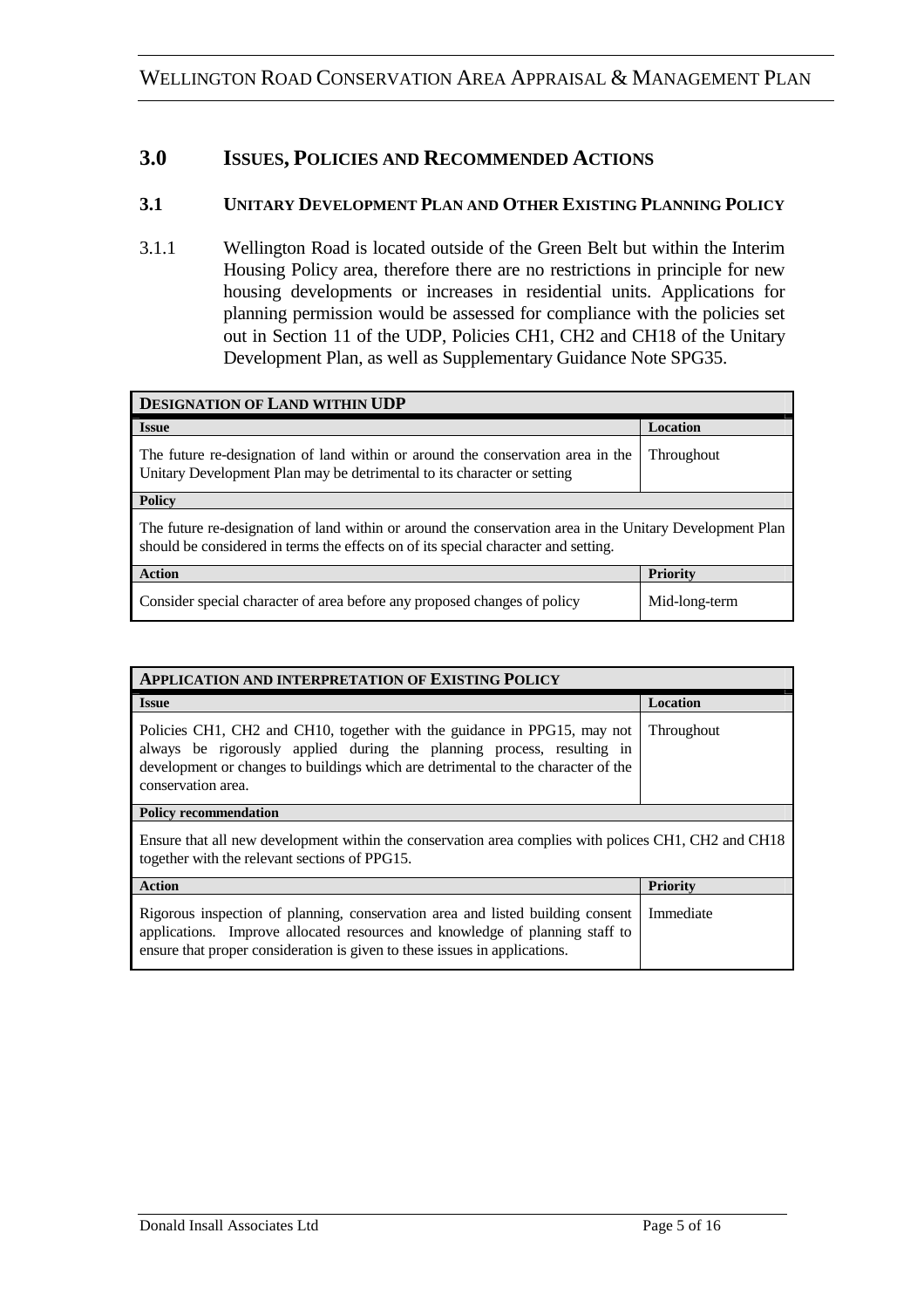#### **3.2 NEW DEVELOPMENT AND ALTERATION TO EXISTING BUILDINGS AND SITES**

3.2.1 In the event of new development being allowed under the criteria set out above, the following recommendations are made regarding the quality and character of new development, scale, materials, and effect on views:

| <b>QUALITY OF NEW BUILDINGS</b>                                                                                                                                                                                                                                             |                 |  |
|-----------------------------------------------------------------------------------------------------------------------------------------------------------------------------------------------------------------------------------------------------------------------------|-----------------|--|
| <b>Issue</b>                                                                                                                                                                                                                                                                | Location        |  |
| Any potential buildings constructed within the conservation area may not be of an<br>equal quality and do not have the design attributes of the historic buildings that<br>characterise the area, therefore cannot be shown to be preserving or enhancing its<br>character. | Throughout      |  |
| <b>Policy recommendations</b>                                                                                                                                                                                                                                               |                 |  |
| In any new development within Wellington Road Conservation Area, there should be a strong presumption<br>in favour of using traditional materials such as natural red sandstone, red brick, render, timber framing and<br>slate.                                            |                 |  |
| Any new buildings should match the quality of materials and level of architectural design of the original<br>buildings, although simplification of the detailing may be acceptable.                                                                                         |                 |  |
| The use of contrasting modern materials of the highest quality may be appropriate if it can be satisfactorily<br>demonstrated that they do not have an adverse effect on the setting of neighbouring existing buildings.                                                    |                 |  |
| The use of imitation materials such as reconstituted stone or slate should not be permitted.                                                                                                                                                                                |                 |  |
| <b>Action</b>                                                                                                                                                                                                                                                               | <b>Priority</b> |  |
| Promote an understanding of the special qualities of the conservation area. Use<br>more stringent design criteria in determining future planning applications and<br>require that all applications are accompanied by relevant design details including<br>materials        | Immediate       |  |

| <b>SCALE, MASSING, POSITION OR PROPORTIONS OF NEW BUILDINGS</b>                                                                                                                                                                                |                 |  |
|------------------------------------------------------------------------------------------------------------------------------------------------------------------------------------------------------------------------------------------------|-----------------|--|
| <b>Issue</b>                                                                                                                                                                                                                                   | Location        |  |
| New buildings may detract from existing buildings in terms of their scale,<br>massing, position or proportions                                                                                                                                 | Throughout      |  |
| <b>Policy recommendations</b>                                                                                                                                                                                                                  |                 |  |
| New buildings generally should be no higher than existing buildings comparable within their immediate<br>vicinity in terms of both their eaves and ridge heights.                                                                              |                 |  |
| New buildings should respect the footprint sizes of existing neighbouring buildings and their relationships<br>with each other (spacing), the road and their site boundaries.                                                                  |                 |  |
| New buildings should match the floor-to-ceiling heights and general proportions of existing neighbouring<br>historic buildings.                                                                                                                |                 |  |
| <b>Action</b>                                                                                                                                                                                                                                  | <b>Priority</b> |  |
| Promote an understanding of the special qualities of the conservation area. Use<br>more stringent design criteria in determining future planning applications and<br>require that all applications are accompanied by relevant design details. | Immediate       |  |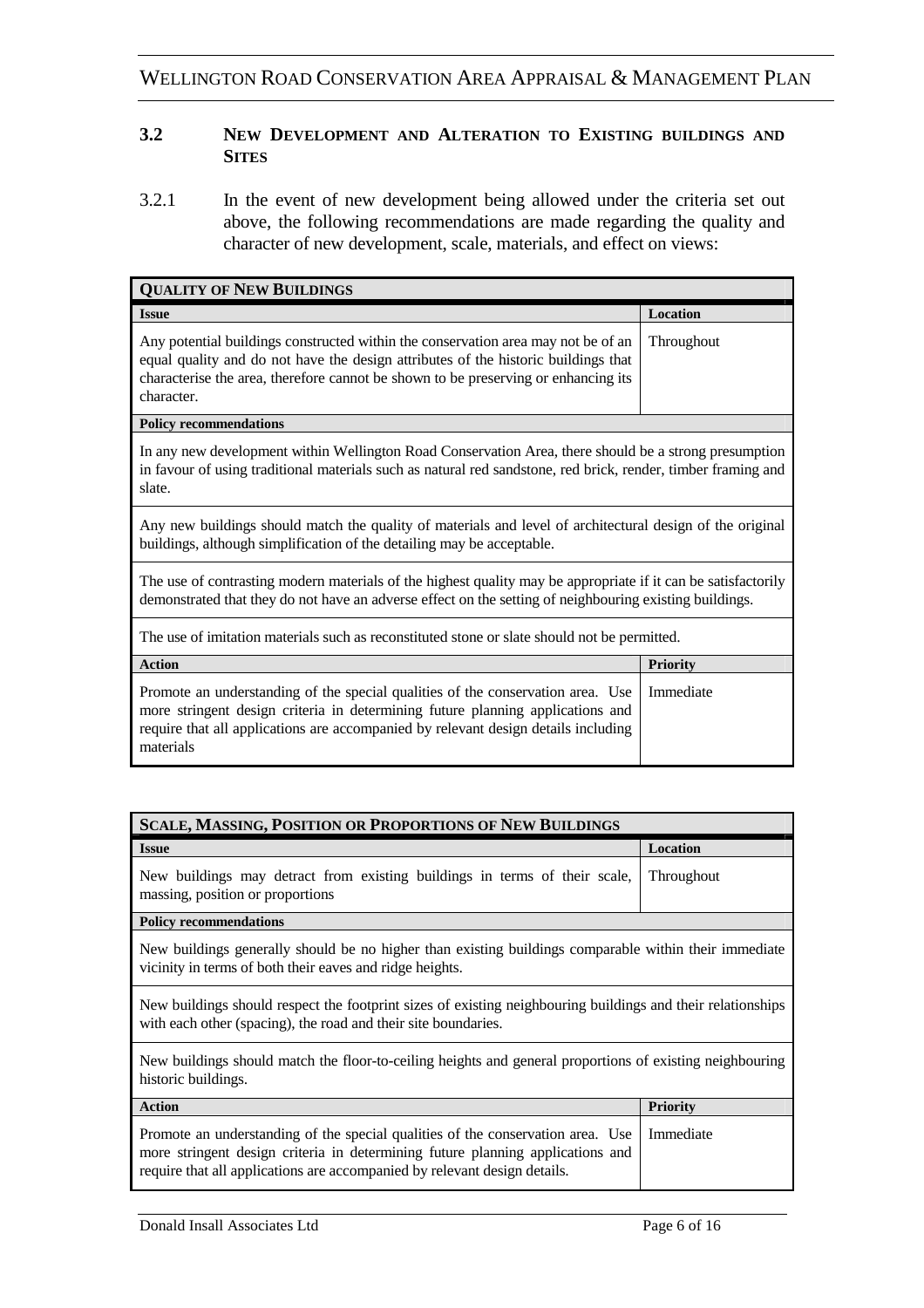| <b>EFFECT OF DEVELOPMENT ON KEY VIEWS</b>                                                                                                                                                                                                                           |                 |  |
|---------------------------------------------------------------------------------------------------------------------------------------------------------------------------------------------------------------------------------------------------------------------|-----------------|--|
| <b>Issue</b>                                                                                                                                                                                                                                                        | <b>Location</b> |  |
| New development or extensions to existing buildings may adversely affect key<br>views within or the setting of the conservation area                                                                                                                                | Throughout      |  |
| <b>Policy recommendation</b>                                                                                                                                                                                                                                        |                 |  |
| Applications for planning permission for new development or significant extensions to existing buildings<br>within the conservation area must demonstrate, where appropriate, that key views or the setting of the<br>conservation area are not adversely affected. |                 |  |
| <b>Action</b>                                                                                                                                                                                                                                                       | Priority        |  |
| Promote an understanding of the special qualities of the conservation area. Use<br>more stringent design criteria in determining future planning applications and<br>require that all applications are accompanied by relevant design details.                      | Immediate       |  |

3.2.2 SPG 16 "Landscaping and New Development" and SPG 17 "Trees and Development" set out guidance on landscaping throughout the Wirral. The following are matters which have been identified as particular issues in the Wellington Road Conservation Area:

| <b>LANDSCAPING ASSOCIATED WITH NEW OR EXISTING BUILDINGS</b>                                                                                                                                                                                                                                 |                   |
|----------------------------------------------------------------------------------------------------------------------------------------------------------------------------------------------------------------------------------------------------------------------------------------------|-------------------|
| <b>Issue</b>                                                                                                                                                                                                                                                                                 | Location          |
| Poor or inappropriate landscaping around new buildings or extensions to existing<br>buildings can detract from the character of the area                                                                                                                                                     | <b>Throughout</b> |
| <b>Policy recommendations</b>                                                                                                                                                                                                                                                                |                   |
| A detailed landscaping scheme should be submitted with any planning application for new buildings or<br>significant alteration to existing sites                                                                                                                                             |                   |
| The magnitude of necessary car parking should be considered alongside the level of occupation of any<br>proposed building. Schemes for buildings that require an extent of car parking / number of cars that will<br>detract from the character of the conservation area should be rejected. |                   |
| New buildings should preserve existing areas of mature trees and other landscaping. Where any trees are<br>removed, they should be replaced with semi-mature trees of the same or more appropriate species (e.g.<br>native).                                                                 |                   |
| <b>Action</b>                                                                                                                                                                                                                                                                                | <b>Priority</b>   |
| Promote an understanding of the special qualities of the conservation area. Use<br>more stringent design criteria in determining future planning applications and<br>require that all applications are accompanied by full landscaping schemes.                                              | Immediate         |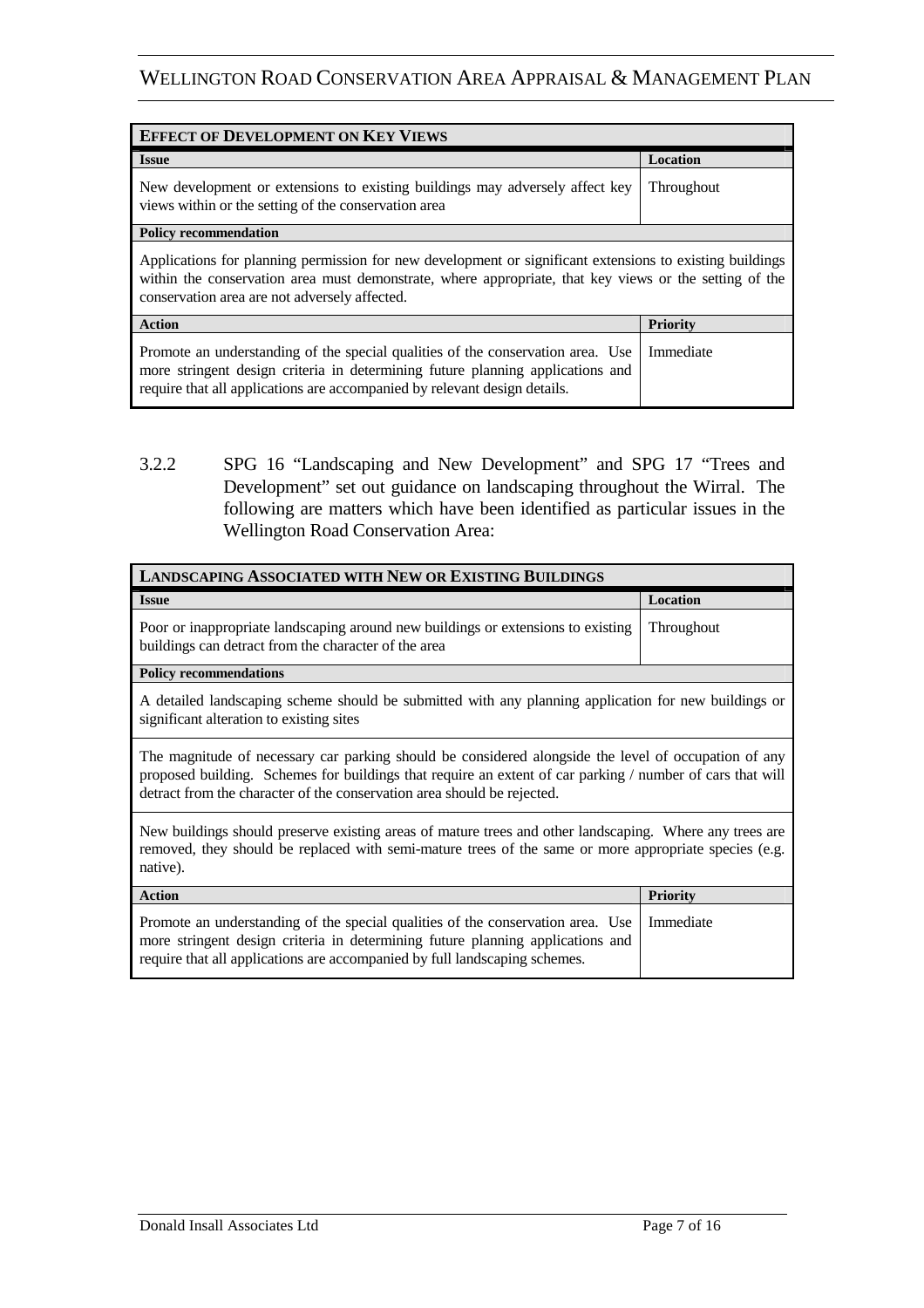| PROTECTION, RETENTION AND PROVISION OF HEDGES AND TREES                                                                                                                                                                                                                                                                                              |                 |
|------------------------------------------------------------------------------------------------------------------------------------------------------------------------------------------------------------------------------------------------------------------------------------------------------------------------------------------------------|-----------------|
| <b>Issue</b>                                                                                                                                                                                                                                                                                                                                         | Location        |
| To maintain and enhance the character of the area attention needs to be paid to<br>the retention of hedges as well as trees and their provision where appropriate                                                                                                                                                                                    | Throughout      |
| <b>Policy recommendations</b>                                                                                                                                                                                                                                                                                                                        |                 |
| Hedges of native species should be retained in areas of agricultural land and on the boundaries of domestic<br>curtilages                                                                                                                                                                                                                            |                 |
| Trees which contribute to the character of the conservation area should be retained and if needing to be<br>removed for reasons of health, replaced by trees of appropriate species and maturity.                                                                                                                                                    |                 |
| Planting of further trees and hedges of native species should be promoted, particularly in areas devoid of<br>such trees and hedges                                                                                                                                                                                                                  |                 |
| <b>Action</b>                                                                                                                                                                                                                                                                                                                                        | <b>Priority</b> |
| Promote an understanding of the special qualities of hedges and trees within the<br>conservation area. Use more stringent design criteria in determining future<br>planning applications and require that all applications are accompanied by full<br>landscaping schemes showing the retention of trees and hedges and any<br>replacement planting. | Immediate       |

3.2.3 Extensions to dwellings are covered by Policy HS 11 in the UDP. The policy covers matters relating to scale, materials, design details, dormers, set backs of extensions and retention of amenity space. The following are additional matters which have been identified as particular issues in the Wellington Road Conservation Area:

| <b>EXTENSIONS TO BUILDINGS</b>                                                                                                                                                                                                                                                                                                                                                                                                                                                                                                                                                                    |            |
|---------------------------------------------------------------------------------------------------------------------------------------------------------------------------------------------------------------------------------------------------------------------------------------------------------------------------------------------------------------------------------------------------------------------------------------------------------------------------------------------------------------------------------------------------------------------------------------------------|------------|
| <b>Issue</b>                                                                                                                                                                                                                                                                                                                                                                                                                                                                                                                                                                                      | Location   |
| Extensions to buildings within the conservation area may detract from the<br>significance of the individual building or the setting of adjoining buildings                                                                                                                                                                                                                                                                                                                                                                                                                                        | Throughout |
| <b>Policy Recommendations</b>                                                                                                                                                                                                                                                                                                                                                                                                                                                                                                                                                                     |            |
| Extensions to those buildings that have been shown to contribute to the conservation area should only be<br>permitted where it can be satisfactorily demonstrated that the additional structure has no adverse impact on<br>the principal elevations of the parent structure. Extensions should be subservient to the parent building                                                                                                                                                                                                                                                             |            |
| The choice of the materials of the extension should be considered so as to provide the minimum visual<br>distraction from the original structure. Generally, it should be assumed that materials should match in<br>terms of colour and texture. Traditional and/or natural materials such as sandstone, brick, timber and slate<br>should be used unless an alternative can be adequately justified in terms of its visual effect on the<br>conservation area. Where buildings are extended using traditional forms and materials, the subtle dating of<br>the new element should be encouraged. |            |
| Where a building has existing detrimental features, the opportunity should be taken to secure<br>improvements as part of the new building work.                                                                                                                                                                                                                                                                                                                                                                                                                                                   |            |
| There should be a strong presumption against extensions that adversely affect the balance of pairs or<br>groups of buildings which had symmetry as one of their original predominant design characteristics.                                                                                                                                                                                                                                                                                                                                                                                      |            |
| Dormers, if acceptable, should be confined to rear elevations, situated below the ridge and of a scale and                                                                                                                                                                                                                                                                                                                                                                                                                                                                                        |            |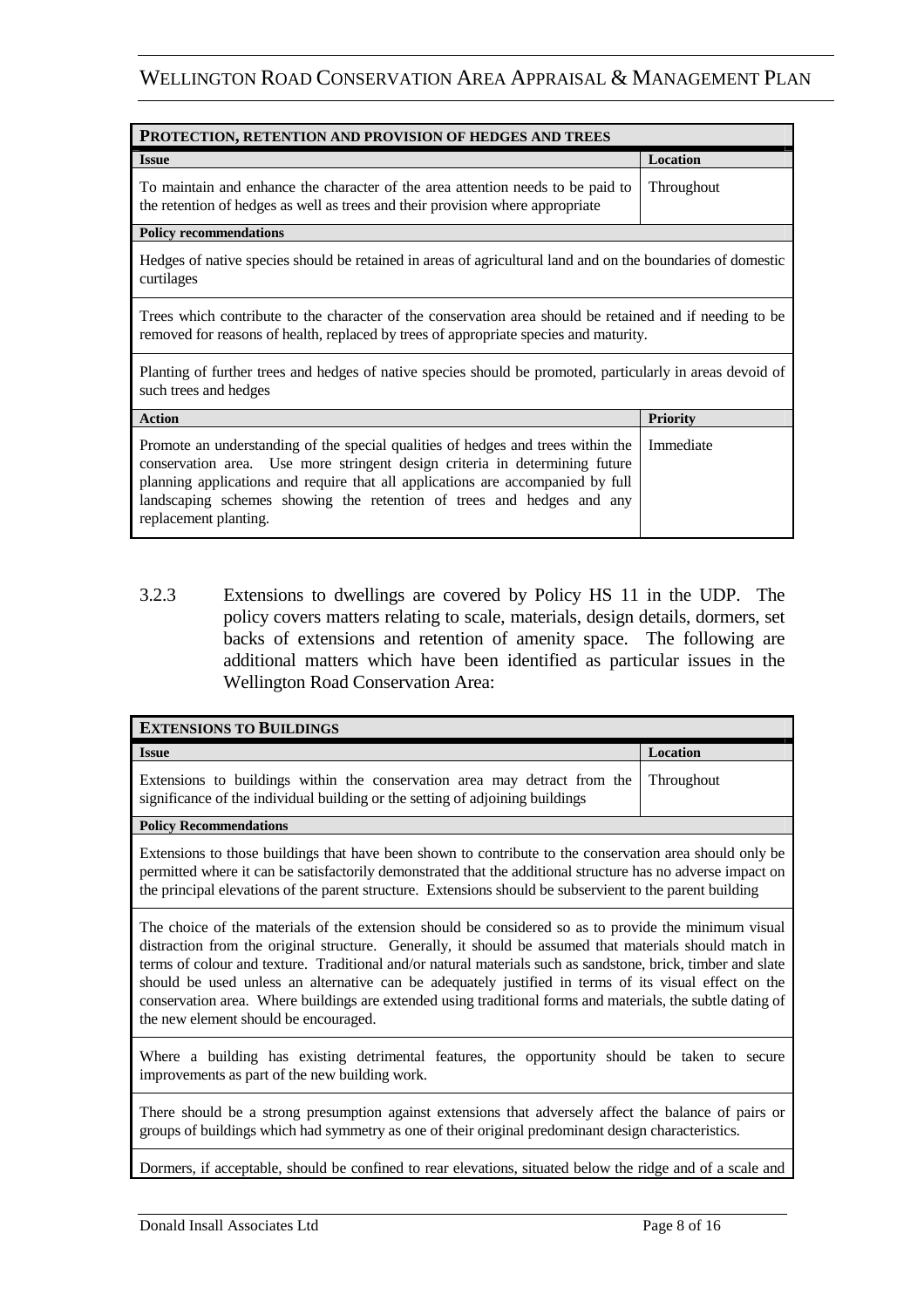| design appropriate to the building on which they are mounted.                                                                                                              |          |
|----------------------------------------------------------------------------------------------------------------------------------------------------------------------------|----------|
| <b>Action</b>                                                                                                                                                              | Priority |
| Promote an understanding of the special qualities of the conservation area. Use   Immediate<br>more stringent design criteria in determining future planning applications. |          |

#### 3.2.4 In carrying out conversions or alterations to the fabric of buildings and boundaries the following good conservation practice should be applied:

| <b>ALTERATION TO HISTORIC FABRIC</b>                                                                                                                                                                                                                                                                                                        |                                       |  |
|---------------------------------------------------------------------------------------------------------------------------------------------------------------------------------------------------------------------------------------------------------------------------------------------------------------------------------------------|---------------------------------------|--|
| <b>Issue</b>                                                                                                                                                                                                                                                                                                                                | Location                              |  |
| Alterations to the historic fabric of a building can lead to the loss of some of its<br>visual history and aesthetic value and can be detrimental to the visual setting of<br>the area as a whole.                                                                                                                                          | All pre Second World<br>War buildings |  |
| <b>Policy recommendations</b>                                                                                                                                                                                                                                                                                                               |                                       |  |
| Where alterations can be justified to be necessary for the continued use of the building they should be<br>prioritised towards the less significant areas of the building.                                                                                                                                                                  |                                       |  |
| Alterations should be chosen that require the least possible degree of permanent loss of or change to<br>historic fabric. For instance, secondary glazing should be installed in preference to the wholesale<br>replacement of existing windows.                                                                                            |                                       |  |
| Where replacement of existing original or early fabric is proved necessary it should always be done on a<br>like-for-like basis where possible, not exchanging materials for modern alternatives.                                                                                                                                           |                                       |  |
| <b>Action</b>                                                                                                                                                                                                                                                                                                                               | <b>Priority</b>                       |  |
| Promote an understanding of the special qualities of the conservation area. Use<br>more stringent design criteria in determining future planning applications and<br>require that all applications are accompanied by relevant design details. Prepare<br>guidance leaflets for local residents. Take enforcement action where appropriate. | Immediate                             |  |

| <b>ALTERATION OR LOSS OF FEATURES ON HISTORIC BUILDINGS</b>                                                                                                                                                                                                                                                                                  |                              |
|----------------------------------------------------------------------------------------------------------------------------------------------------------------------------------------------------------------------------------------------------------------------------------------------------------------------------------------------|------------------------------|
| <b>Issue</b>                                                                                                                                                                                                                                                                                                                                 | Location                     |
| Alterations to or loss of specific features on historic buildings can be detrimental<br>to the character of the individual building and the area as a whole.                                                                                                                                                                                 | pre-WWII<br>A11<br>buildings |
| <b>Policy recommendation</b>                                                                                                                                                                                                                                                                                                                 |                              |
| Existing original or early features should be retained if at all possible. Where their replacement is<br>necessary, it should be on a like-for-like basis in terms of materials and design. Any changes to primary<br>features such as windows, doors, chimneys and boundary walls should be carefully considered by the local<br>authority. |                              |

| <b>Action</b>                                                                                                                                                                                                                                                                                                                                           | <b>Priority</b> |
|---------------------------------------------------------------------------------------------------------------------------------------------------------------------------------------------------------------------------------------------------------------------------------------------------------------------------------------------------------|-----------------|
| Promote an understanding of the special qualities of the conservation area. Use   Immediate<br>more stringent design criteria in determining future planning applications and<br>require that all applications are accompanied by relevant design details. Prepare<br>guidance leaflets for local residents. Take enforcement action where appropriate. |                 |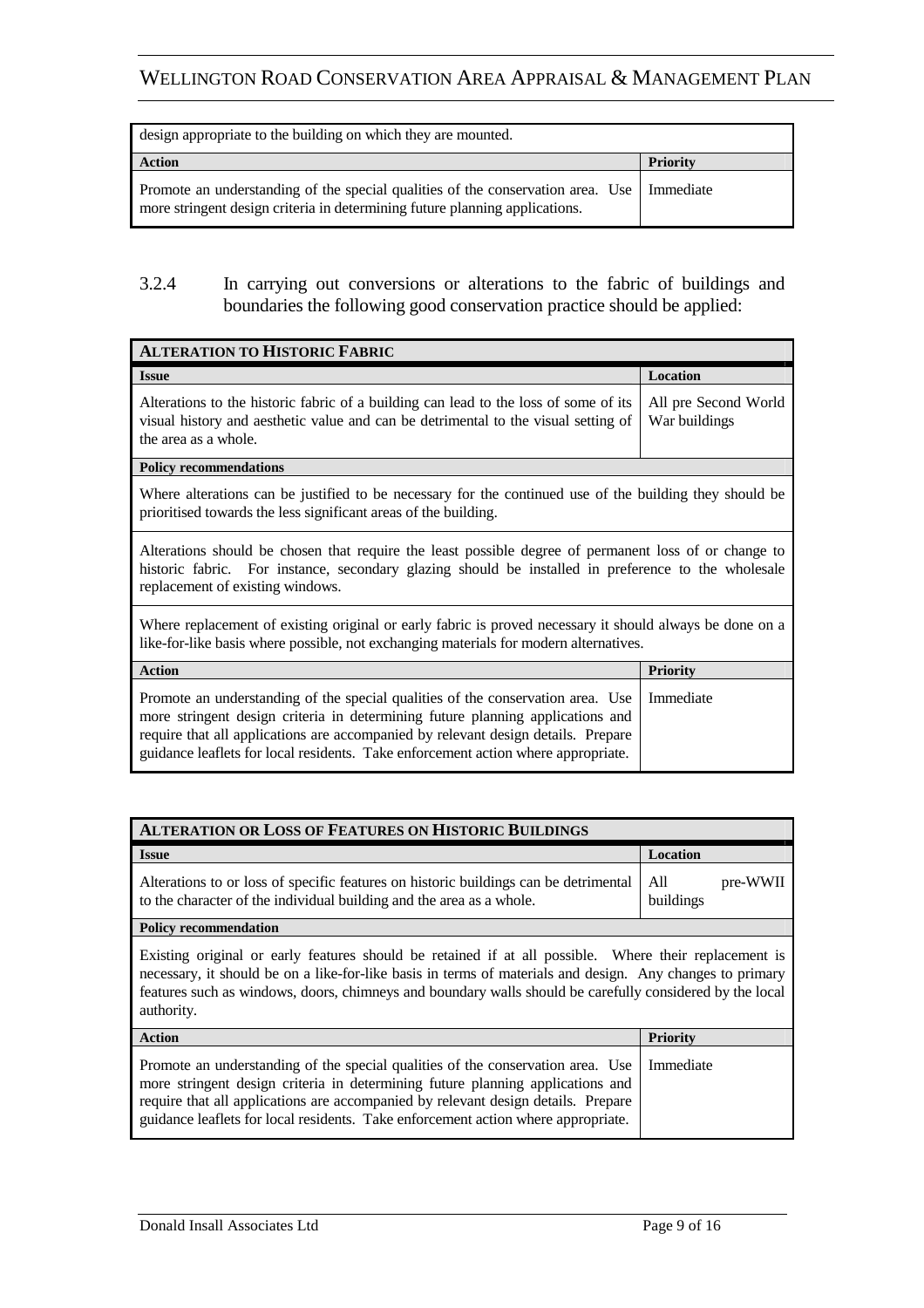| <b>INSTALLATION OF NEW FIXTURES</b>                                                                                                                                                                                                                                                                                                                           |          |
|---------------------------------------------------------------------------------------------------------------------------------------------------------------------------------------------------------------------------------------------------------------------------------------------------------------------------------------------------------------|----------|
| <b>Issue</b>                                                                                                                                                                                                                                                                                                                                                  | Location |
| The installation of new fixtures, such as aerials, satellite dishes, rooflights and   All buildings<br>ventilators, generally detracts from the character of the individual building and<br>the area as a whole. Particular care should be taken in the use and location of<br>microgeneration equipment to minimise intrusion on the building or its setting |          |

**Policy recommendation** 

The installation of rooflights into existing roof slopes should not generally be permitted unless it can be demonstrated that they are not visible from public areas or adversely affect the setting of other buildings. Any rooflights installed should be of a 'conservation' type and fixed flush with the roof covering.

Building owners should be strongly encouraged to only install satellite dishes and aerials in positions not visible from public areas or adversely affect the setting of other buildings.

Building owners should be strongly encouraged not to install ventilators and other fixtures onto roof slopes or prominent elevations. Where they are absolutely necessary their visual impact should be minimised in terms of their location, number, size and design.

Whilst microgeneration of energy is to be encouraged in terms of conservation principles, the impact on buildings and their settings within the conservation area should be minimised by careful positioning in parts and areas not visible from public locations

| <b>Action</b>                                                                                                                                                                                                                                                                                                                                          | <b>Priority</b> |
|--------------------------------------------------------------------------------------------------------------------------------------------------------------------------------------------------------------------------------------------------------------------------------------------------------------------------------------------------------|-----------------|
| Promote an understanding of the special qualities of the conservation area. Use Short term<br>more stringent design criteria in determining future planning applications and<br>require that all applications are accompanied by relevant design details. Prepare<br>guidance leaflets for local residents. Take enforcement action where appropriate. |                 |

| <b>LOSS OR ALTERATION TO BOUNDARY WALLS</b>                                                                                                                                                                           |                   |  |
|-----------------------------------------------------------------------------------------------------------------------------------------------------------------------------------------------------------------------|-------------------|--|
| <b>Issue</b>                                                                                                                                                                                                          | <b>Location</b>   |  |
| The loss of or alteration to boundary walls and gateposts would adversely affect<br>the character of the conservation area.                                                                                           | <b>Throughout</b> |  |
| <b>Policy recommendation</b>                                                                                                                                                                                          |                   |  |
| All existing historic boundary walls and gateposts should be retained. Alteration as part of any planning<br>permission should only be permitted in exceptional circumstances and when fully justified and mitigated. |                   |  |
| <b>Action</b>                                                                                                                                                                                                         | <b>Priority</b>   |  |
| Promote an understanding of the special qualities of the conservation area.<br>Prepare guidance leaflets for local residents. Take enforcement action where<br>appropriate.                                           | Immediate         |  |

| <b>CHANGES OF USE</b>                                                                                                                                                                 |               |
|---------------------------------------------------------------------------------------------------------------------------------------------------------------------------------------|---------------|
| <b>Issue</b>                                                                                                                                                                          | Location      |
| Changes of use of an existing building (subject to Green Belt Policy) can result in<br>a number of incremental changes which result in an adverse effect on the<br>conservation area. | All buildings |
| <b>Policy recommendation</b>                                                                                                                                                          |               |
| In considering applications for change of use, the council will require information on the design of refuse                                                                           |               |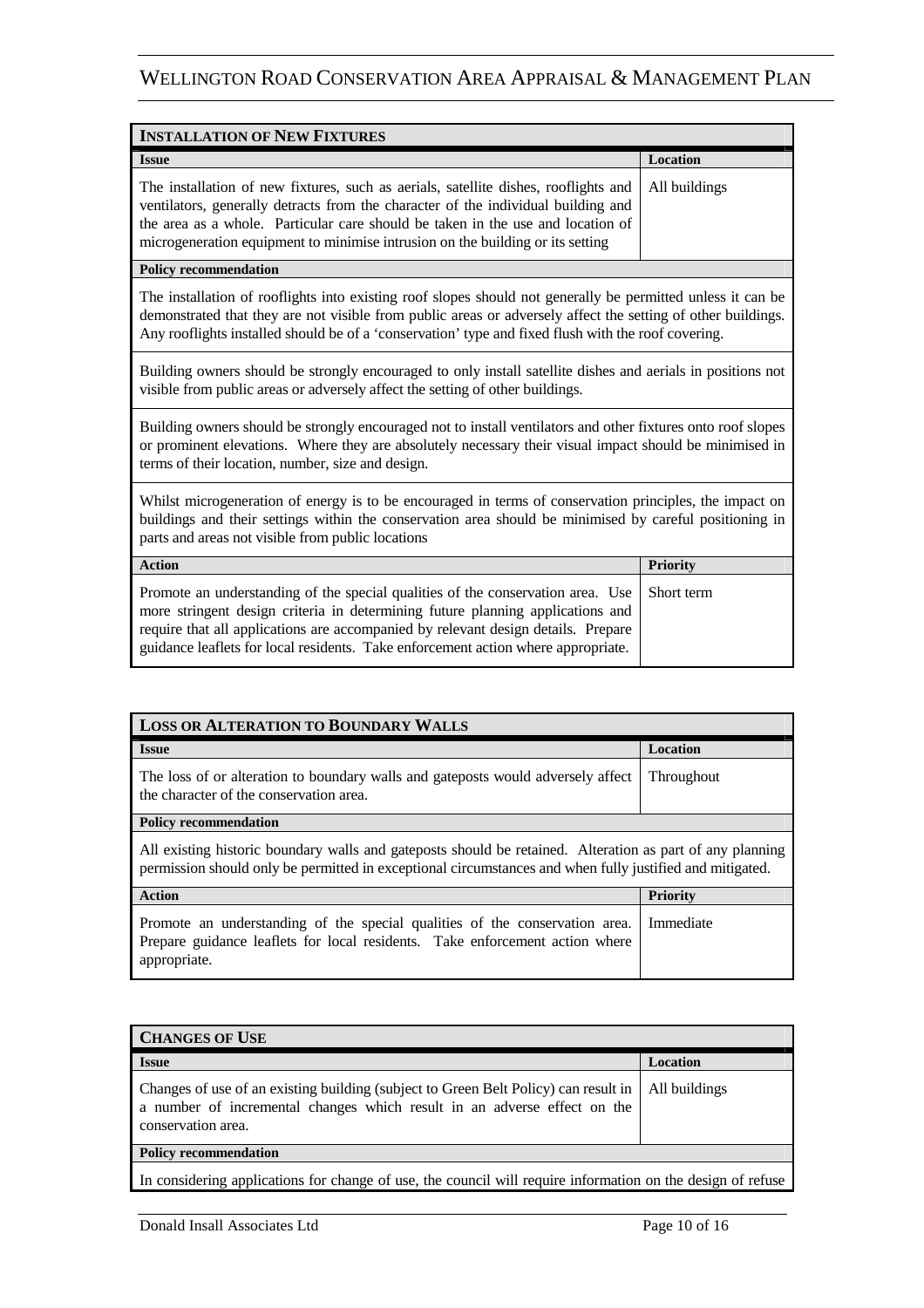| storage, waste pipes, ventilation fixtures, satellite dishes and aerials, any other fixtures, signage and car<br>parking.                                                                                                                                  |                 |
|------------------------------------------------------------------------------------------------------------------------------------------------------------------------------------------------------------------------------------------------------------|-----------------|
| <b>Action</b>                                                                                                                                                                                                                                              | <b>Priority</b> |
| Promote an understanding of the special qualities of the conservation area. Use   Immediate<br>more stringent design criteria in determining future planning applications and<br>require that all applications are accompanied by relevant design details. |                 |

| <b>ARTICLE 4 DIRECTIONS</b>                                                                                                                                                                                                                        |                   |  |
|----------------------------------------------------------------------------------------------------------------------------------------------------------------------------------------------------------------------------------------------------|-------------------|--|
| <b>Issue</b>                                                                                                                                                                                                                                       | Location          |  |
| Small scale alterations to buildings in the conservation area can lead to a gradual<br>and progressive loss to its character. Article 4 directions can bring such<br>alterations under control as matters requiring planning permission            | All buildings     |  |
| <b>Policy recommendation</b>                                                                                                                                                                                                                       |                   |  |
| Consider the need for article 4 directions in respect of windows and doors; roof coverings and roof<br>features; colour and surface treatment of elevations; and boundary walls                                                                    |                   |  |
| <b>Action</b>                                                                                                                                                                                                                                      | <b>Priority</b>   |  |
| Promote an understanding of the special qualities of the conservation area,<br>discuss the need for and extent of Article 4 directions, and determine the priority<br>for them in relation to other conservation areas and the resources available | Short to mid-term |  |

#### **3.3 GENERAL GUIDANCE AND IMPROVEMENTS**

3.3.1 The following are recommendations relating to building condition, management of the public realm, highway matters, and involvement of local groups in securing improvements to the Conservation Area. They have major implications in terms of staff resource and finance but are set out as an agenda for future action.

| <b>CONDITION OF INDIVIDUAL SITES AND BUILDINGS</b>                                                                                                                                                                                                                                                                                                                                                      |                 |
|---------------------------------------------------------------------------------------------------------------------------------------------------------------------------------------------------------------------------------------------------------------------------------------------------------------------------------------------------------------------------------------------------------|-----------------|
| <b>Issue</b>                                                                                                                                                                                                                                                                                                                                                                                            | <b>Location</b> |
| The condition of an individual site or building can be detrimental to the<br>appearance of the area and may set a poor example to other owners.                                                                                                                                                                                                                                                         | Throughout      |
| <b>Policy recommendations</b>                                                                                                                                                                                                                                                                                                                                                                           |                 |
| The local authority should serve Section 215 notices on owners of buildings or land whose condition<br>adversely affects the amenity of the area, requiring them to remedy the detriments or face the necessary<br>costs for the local authority to do so.                                                                                                                                              |                 |
| Under section 54 of the Planning (Listed Buildings and Conservation Areas) Act 1990, urgent works<br>notices should be used to secure emergency or immediate repairs on any unoccupied building (or part of a<br>building) within a conservation area where it adversely affects the character of the area. Where the<br>building is unlisted a direction from the Secretary of State will be required. |                 |

Prepare a guidance leaflet and issue to all residents within the conservation area explaining the benefits of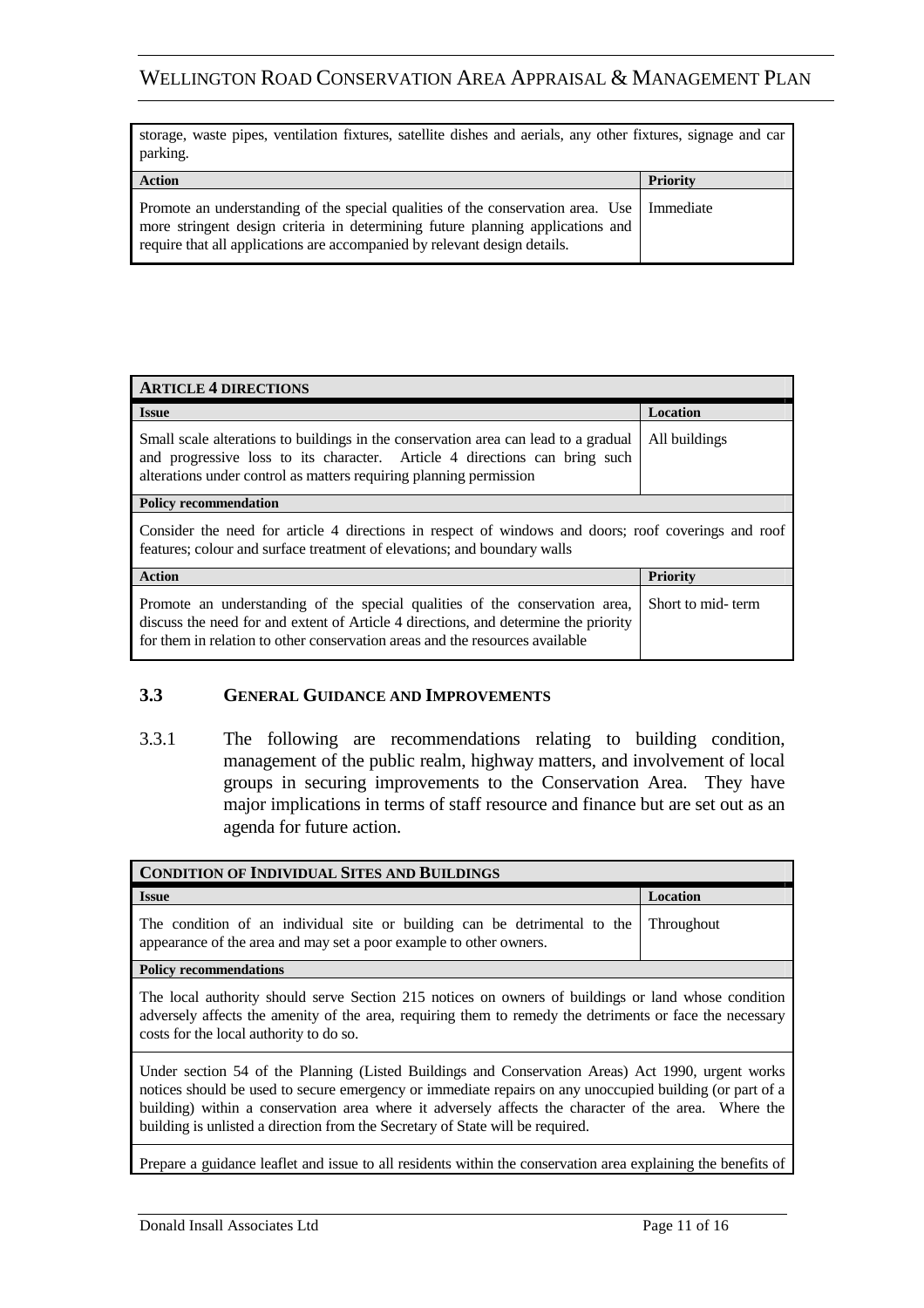| good, regular maintenance and appropriate repair techniques.                                                                                                               |                      |
|----------------------------------------------------------------------------------------------------------------------------------------------------------------------------|----------------------|
| <b>Action</b>                                                                                                                                                              | <b>Priority</b>      |
| Regularly visit the conservation area, noting any sites or buildings in a poor<br>condition. Serve relevant notices where appropriate. Preparation of guidance<br>leaflet. | Immediate to midterm |

| <b>CONDITION / MAINTENANCE OF EXISTING PUBLIC REALM AREAS</b>                                                                                                                                          |                 |  |
|--------------------------------------------------------------------------------------------------------------------------------------------------------------------------------------------------------|-----------------|--|
| <b>Issue</b>                                                                                                                                                                                           | Location        |  |
| The existing public realm areas may be insufficiently maintained and act as a<br>poor example to conservation area residents.                                                                          |                 |  |
| <b>Policy recommendation</b>                                                                                                                                                                           |                 |  |
| The existing public realm areas should be maintained and where necessary replanted / resurfaced to a<br>standard that befits the conservation area and enhances the setting of the existing buildings. |                 |  |
| <b>Action</b>                                                                                                                                                                                          | <b>Priority</b> |  |
| Prepare and agree a maintenance plan for the area, improving maintenance<br>regimes and identifying necessary physical improvements.                                                                   | Short-term      |  |

| <b>DETRIMENTAL CHANGES TO LISTED BUILDINGS</b>                                                                                                                                                                                                                                                                                                                                   |                  |
|----------------------------------------------------------------------------------------------------------------------------------------------------------------------------------------------------------------------------------------------------------------------------------------------------------------------------------------------------------------------------------|------------------|
| <b>Issue</b>                                                                                                                                                                                                                                                                                                                                                                     | Location         |
| There have in the past been a number of detrimental changes to listed buildings,<br>such as insertion of replacement windows and changes to chimneys, boundary<br>walls and roof coverings. These are not only detrimental to the appearance of the<br>individual buildings and their immediate setting, but they are also setting a poor<br>precedent to other building owners. | Listed buildings |

**Policy recommendation** 

Owners of listed buildings should be notified of unauthorised changes to their buildings. Where evidence is available, (e.g. in the form of dated photographs) enforcement should be taken to ensure the reinstatement of the original fabric unless retrospective consent can be given.

| <b>Action</b>                                                                                                                                                                                                                                                                                                                 | <b>Priority</b>    |
|-------------------------------------------------------------------------------------------------------------------------------------------------------------------------------------------------------------------------------------------------------------------------------------------------------------------------------|--------------------|
| Carry out a survey of all buildings, photographing them and noting any changes.<br>Notify building owners of unauthorised changes and take necessary enforcement<br>action. Where changes are unenforceable and not attributed to the current<br>owners, the potential for grant-funded reinstatement should be investigated. | Short to mid-term. |

| DETRIMENTAL CHANGES TO UNLISTED BUILDINGS                                                                                                                                                                                                                                                                                                                                                                                                                                                                        |                                                                        |
|------------------------------------------------------------------------------------------------------------------------------------------------------------------------------------------------------------------------------------------------------------------------------------------------------------------------------------------------------------------------------------------------------------------------------------------------------------------------------------------------------------------|------------------------------------------------------------------------|
| <b>Issue</b>                                                                                                                                                                                                                                                                                                                                                                                                                                                                                                     | Location                                                               |
| There are a number of instances of detrimental changes to un-listed buildings,<br>such as insertion of replacement windows and changes to chimneys, boundary<br>walls and roof coverings. A particular issue in Wellington Road is works to stone<br>walls, such as insertion of damp-proof courses and ribbon pointing. These are<br>not only detrimental to the appearance of the individual buildings and their<br>immediate setting, but they are also setting a poor precedent to other building<br>owners. | Un-listed<br>buildings<br>which contribute to<br>the conservation area |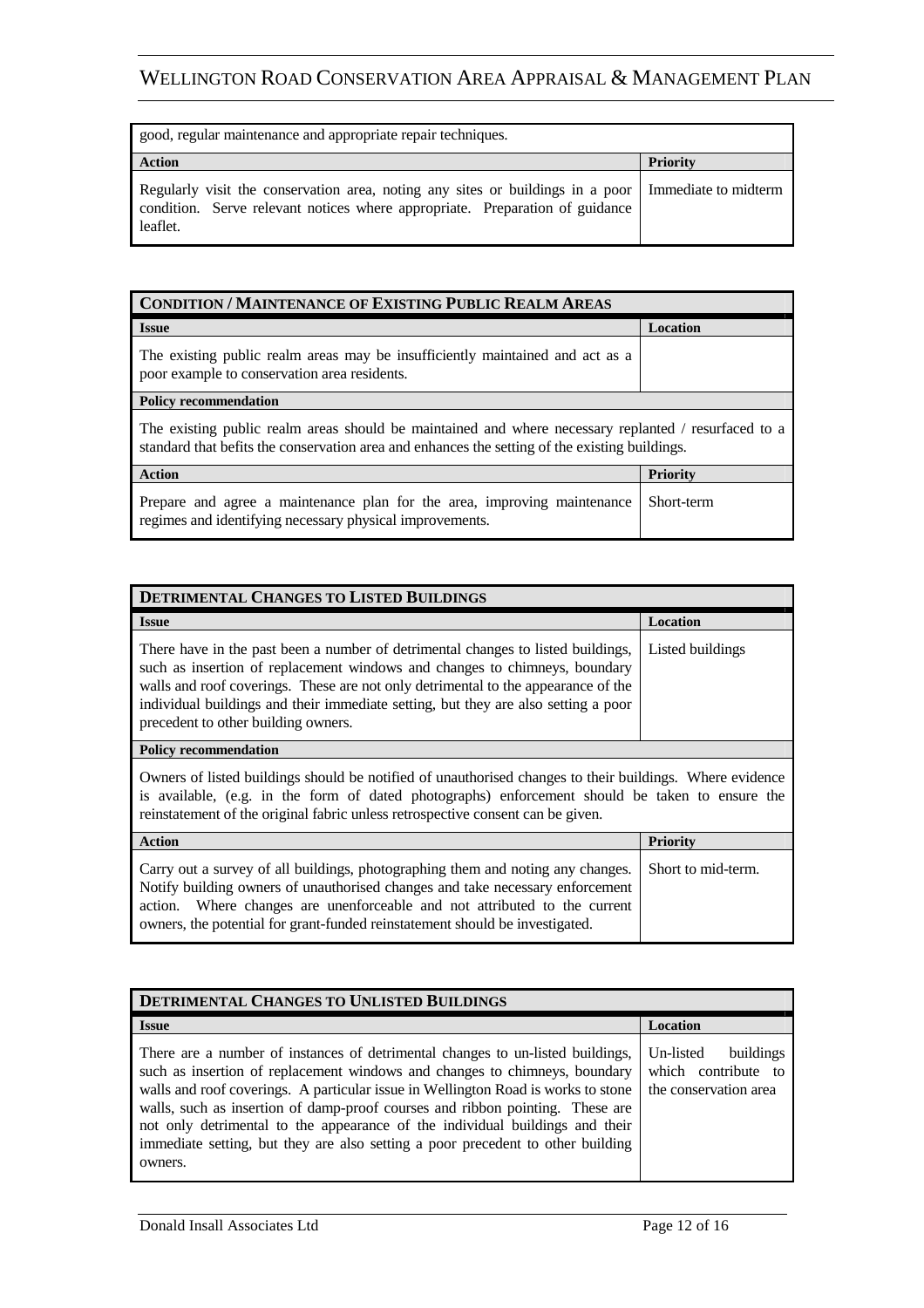#### **Policy recommendation**

Through example and encouragement promote reinstatement / retention of historic features and 'best practice' maintenance and repair

| <b>Action</b>                                                                                     | <b>Priority</b> |
|---------------------------------------------------------------------------------------------------|-----------------|
| A guidance leaflet should be issued explaining the benefits of reinstatement   Mid-term<br>works. |                 |

| <b>CHANGES TO FABRIC OF UNLISTED BUILDINGS</b>                                                                                                                              |                                                                        |  |
|-----------------------------------------------------------------------------------------------------------------------------------------------------------------------------|------------------------------------------------------------------------|--|
| <b>Issue</b>                                                                                                                                                                | Location                                                               |  |
| The character of unlisted building may be threatened by future changes to historic<br>fabric.                                                                               | Un-listed<br>buildings<br>which contribute to<br>the conservation area |  |
| <b>Policy recommendation</b>                                                                                                                                                |                                                                        |  |
| Through example, encouragement and extended control, promote good conservation practice for older<br>buildings and sympathetic change to more recent buildings.             |                                                                        |  |
| <b>Action</b>                                                                                                                                                               | <b>Priority</b>                                                        |  |
| Put in place article 4 directions to protect unlisted features of interest. A<br>guidance leaflet should be issued explaining the benefits of retaining historic<br>fabric. | Short to mid-term                                                      |  |

| HIGHWAYS MARKINGS AND SIGNAGE                                                                                                                                                                                                                |                     |  |
|----------------------------------------------------------------------------------------------------------------------------------------------------------------------------------------------------------------------------------------------|---------------------|--|
| <b>Issue</b>                                                                                                                                                                                                                                 | Location            |  |
| Highway markings and signage can be visually intrusive and detrimental to its<br>character and appearance. Future highways features, such as speed control<br>measures may be visually obtrusive and of an inappropriate design / materials. | Roads and pavements |  |
| <b>Policy recommendations</b>                                                                                                                                                                                                                |                     |  |
| Reconsider all existing signage, highways features and markings and make necessary improvements to<br>enhance the character of the area, whilst maintaining / enhancing the safety of all users.                                             |                     |  |
| Ensure that all future highways features, such as speed control measures, railings etc are proven to be<br>necessary and are of an appropriate design and constructed of appropriate materials.                                              |                     |  |
| <b>Action</b>                                                                                                                                                                                                                                | <b>Priority</b>     |  |
| Carry out an assessment of existing signage, highways features and markings in<br>terms of their impact on the character of the area. Obtain advice on appropriate<br>alternatives (e.g. narrower lines etc).                                | Mid-term            |  |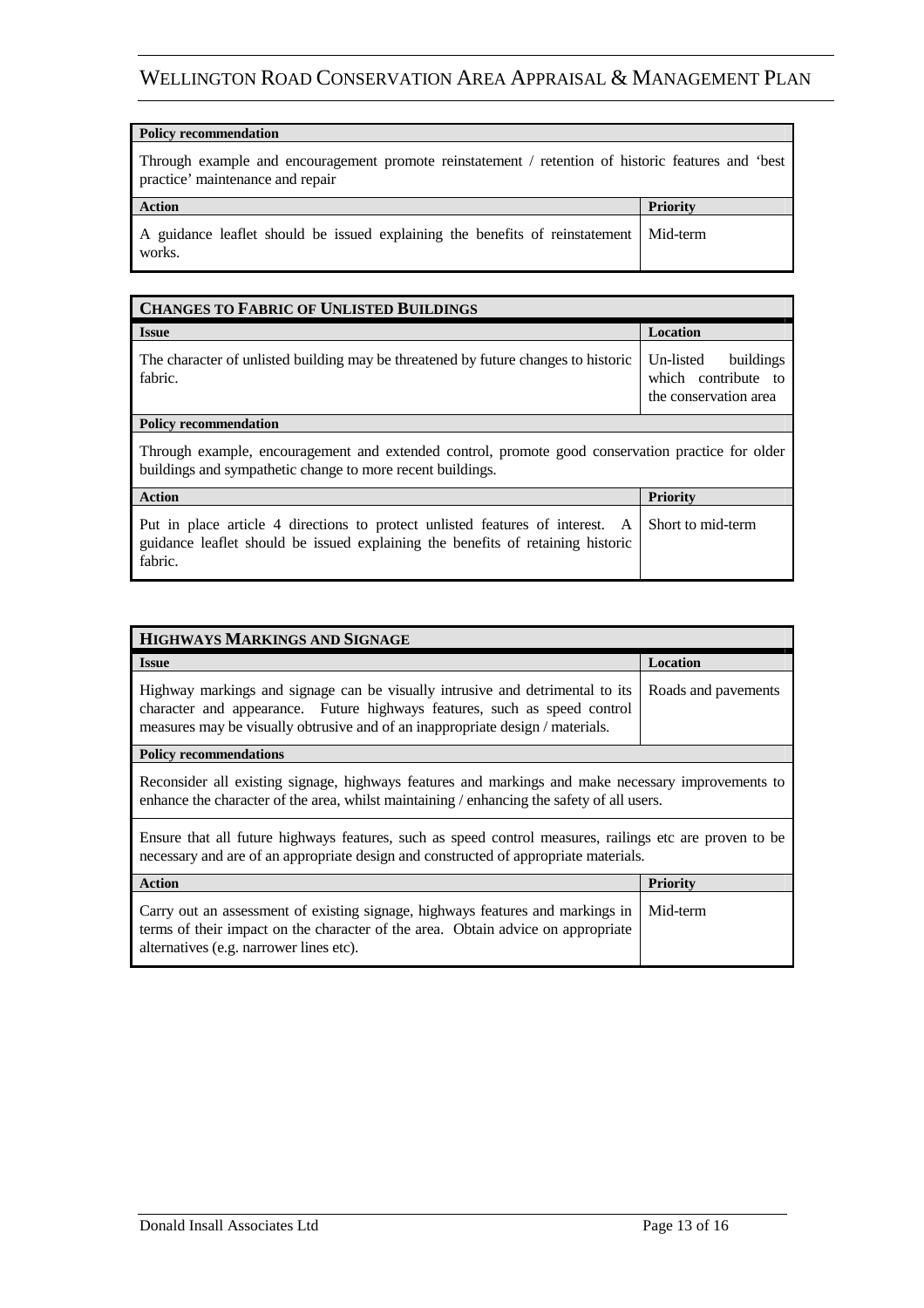| PUBLIC AWARENESS AND CONTRIBUTION                                                                                                                                                                                                                                                 |                 |  |
|-----------------------------------------------------------------------------------------------------------------------------------------------------------------------------------------------------------------------------------------------------------------------------------|-----------------|--|
| <b>Issue</b>                                                                                                                                                                                                                                                                      | Location        |  |
| Residents are often inadequately aware of the purpose of a conservation area, the<br>benefits designation may have to them and how they may influence its future.<br>The skills and expertise of local residents groups, individuals or major<br>landowners may be underutilised. |                 |  |
| <b>Policy recommendations</b>                                                                                                                                                                                                                                                     |                 |  |
| Make conservation area information readily available to residents, using for instance existing notice boards<br>to publicise boundaries and making appraisals / managements available in local libraries (or other well<br>used public buildings) / on the internet.              |                 |  |
| Encourage dialogue between local residents groups and major landowners to promote enhancement and<br>maintenance works within the conservation area.                                                                                                                              |                 |  |
| <b>Action</b>                                                                                                                                                                                                                                                                     | <b>Priority</b> |  |
| Dialogue between local authority, residents groups and major landowners                                                                                                                                                                                                           | Immediate       |  |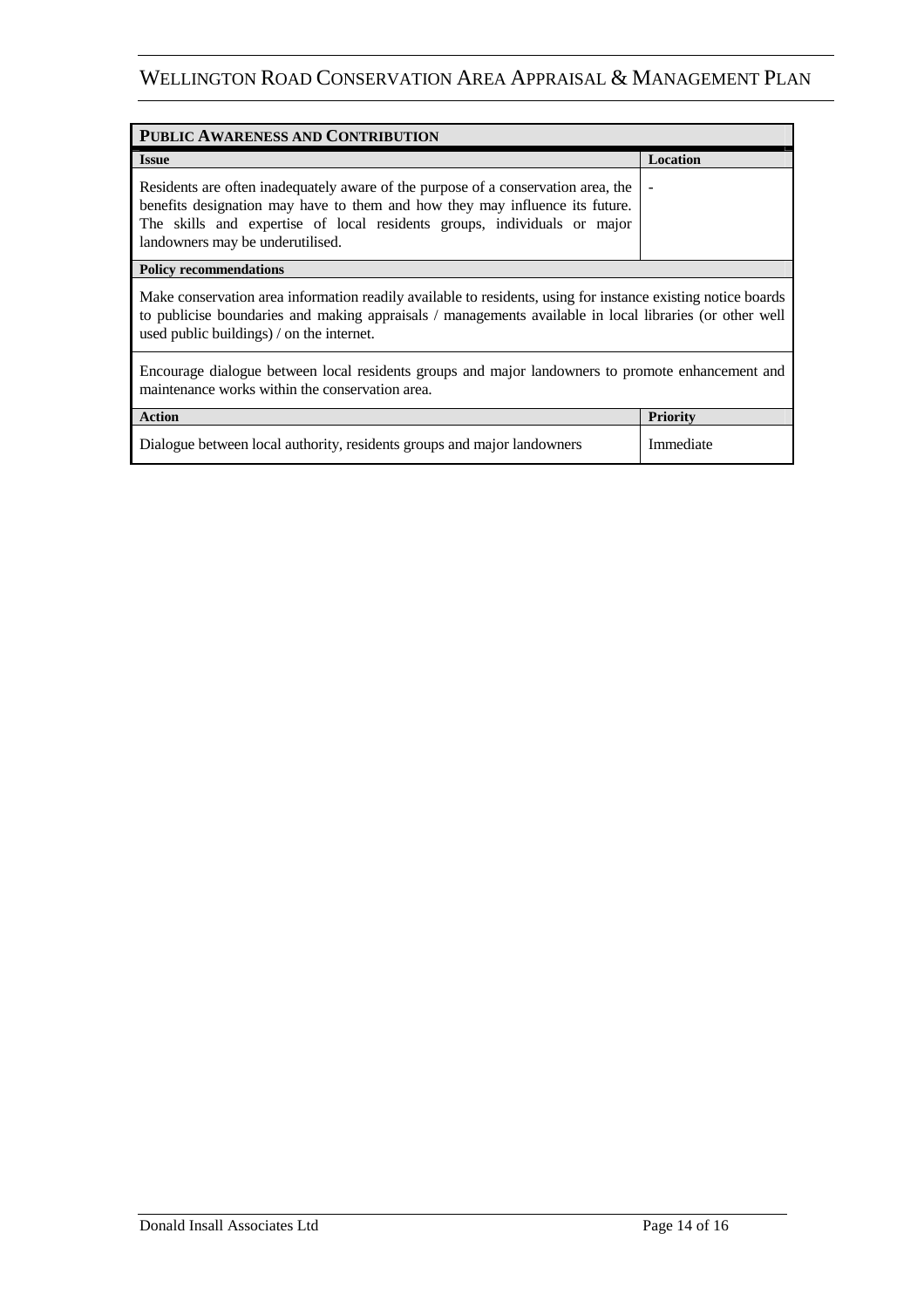# **4.0 RECOMMENDATIONS FOR BOUNDARY AMENDMENTS AND PROVISION OF ARTICLE 4 DIRECTIONS**

### **4.1 BOUNDARY AMENDMENT**

- 4.1.1 The current boundary includes King's Parade Gardens, Marine Park Gardens and all the properties on the north side of Wellington Road as far as but not including The Cliff. However on the south side only Marine Park Mansions including the Belgravia Hotel are included on the south side of the Road; elsewhere the boundary follows the middle of the road. As mentioned in paragraphs 6.7.2 and 6.7.3 of the appraisal there is an argument for including additional properties on the south side of Wellington Road within the conservation area. The properties identified for inclusion are good representatives of their period and remain largely unaltered. To include them would provide a greater degree of visual containment for Wellington Road and retain the quality of the setting for the important properties on the north side of the Road. It is recommended that the following properties be added:
	- no.115 Rowson Street (corner property), 23, 25 and 27 Wellington Rd.
	- nos 45 63 Wellington Rd. (odd nos)
	- nos 65 91 Wellington Rd. (odd nos.)

### **4.2 ARTICLE 4 DIRECTIONS**

- 4.2.1 The Town and Country Planning (General Permitted Development) Order 1995 allows building owners to carry out a range of minor developments without planning consent subject to limits and conditions. These 'permitted development' rights are automatically limited within conservation areas: restrictions include the addition of dormer windows, various types of cladding, the erection of satellite dishes fronting a highway and the reduction in the size of extensions.
- 4.2.2 Article 4 of the General Permitted Development Order enables local authorities to withdraw some specified permitted development rights on buildings or land, such as removal of a chimney, changes around the front boundary of a building, construction of porches, painting of houses or removal of architectural features such as windows and doors. Local authorities must notify local people and take account of their opinions before confirming an Article 4 direction and in certain instances obtain approval from the Secretary of State.
- 4.2.3 Article 4 directions are not just automatic consequence of conservation area designation, but should be born out of a careful assessment of what is of special interest within an area and should be preserved. Permitted development rights should only be withdrawn where there is evidence to prove that such development would damage the character of a conservation area and is currently taking place.